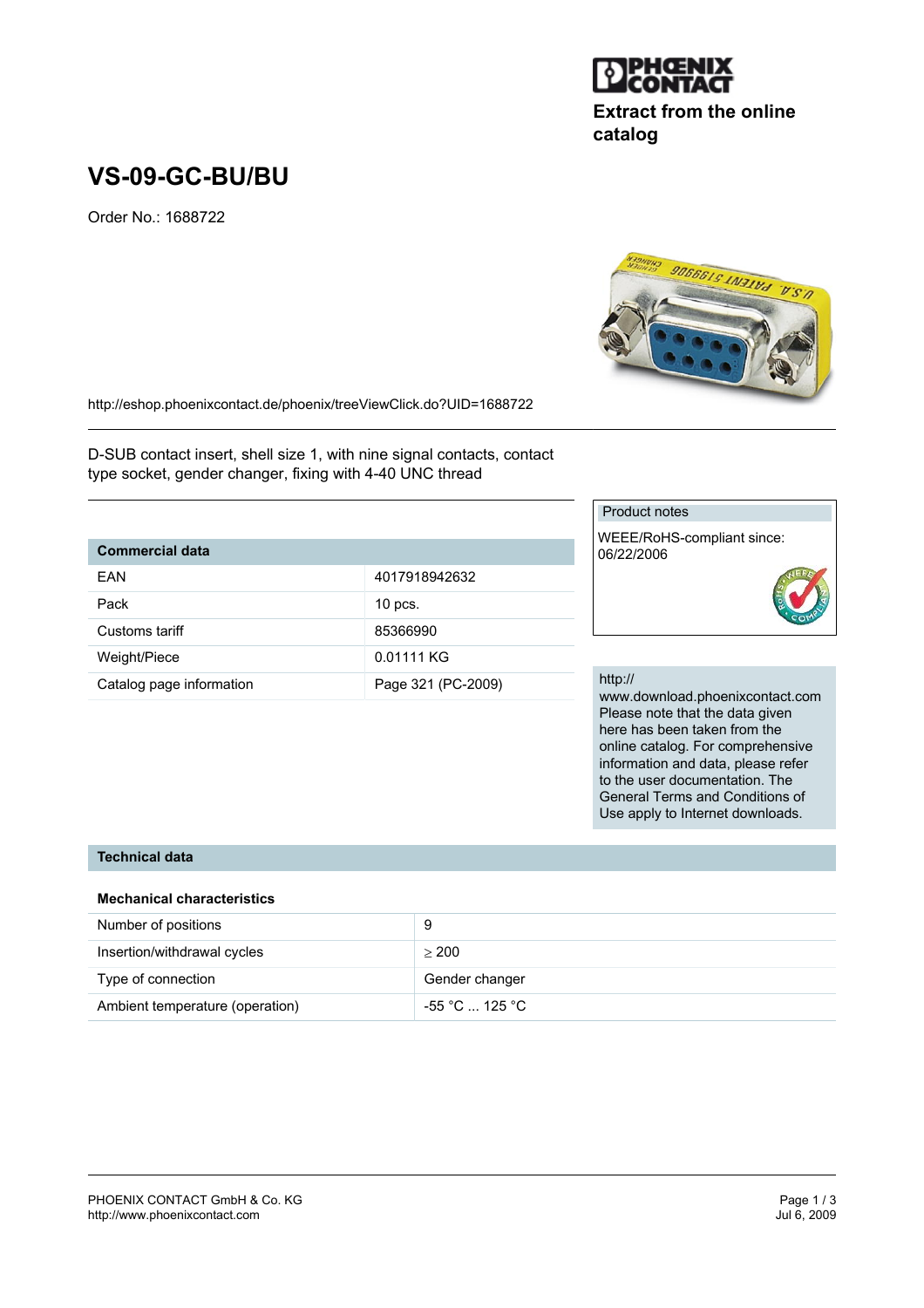#### **Material data**

| Housing material                   | Steel, yellow chromated      |  |
|------------------------------------|------------------------------|--|
| Contact carrier material           | Polyester GF                 |  |
| Contact material                   | Copper alloy                 |  |
| Contact surface material           | Hard gold-plated over nickel |  |
| Inflammability class acc. to UL 94 | V0                           |  |
| <b>Electrical characteristics</b>  |                              |  |
| Rated voltage (III/3)              | 125 V                        |  |
| Rated surge voltage                | $1$ kV                       |  |
| Rated current                      | 5 A                          |  |

#### **Drawings**

Dimensioned drawing





Gender changer